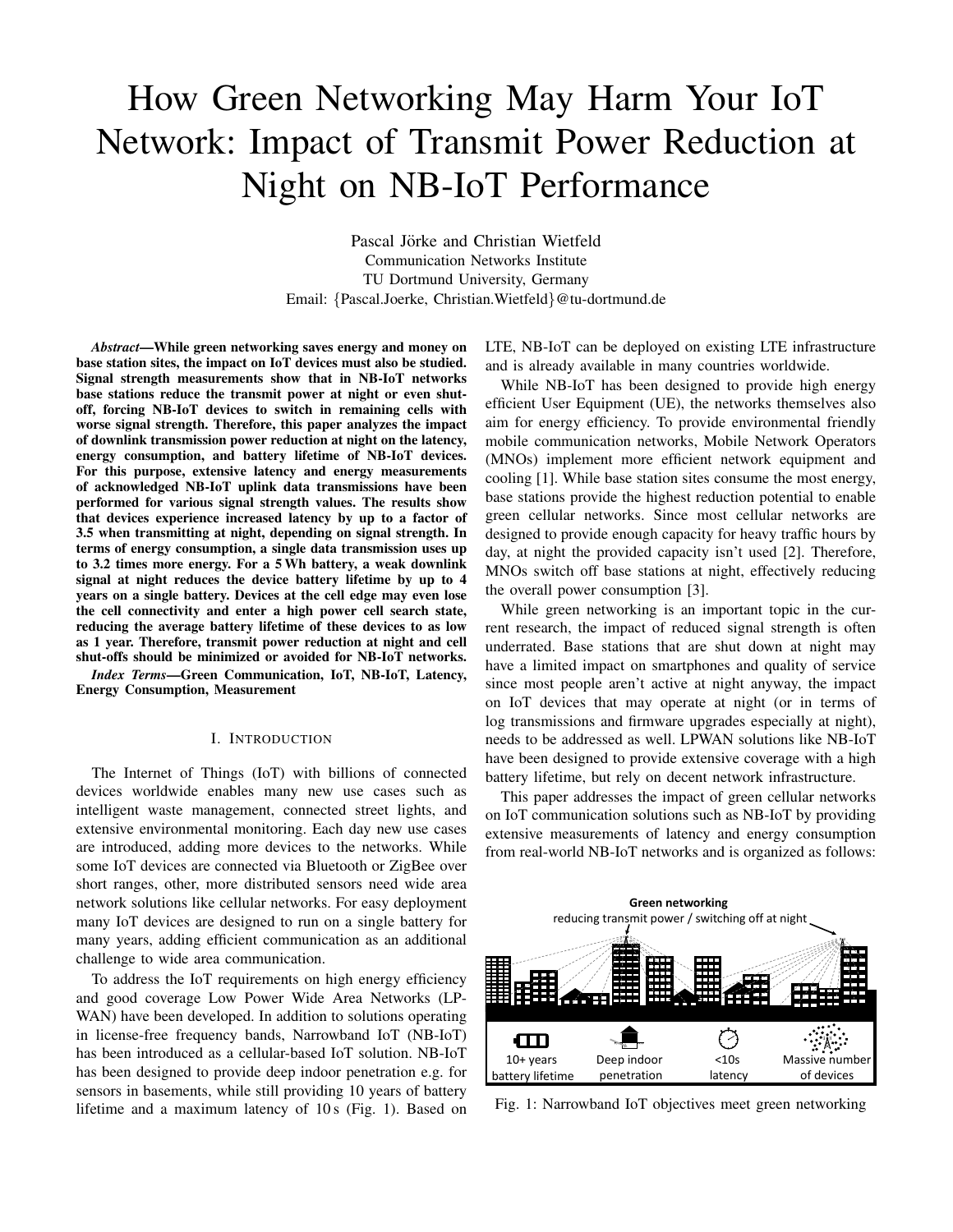Section II briefly outlines previous works on green networking and its impact on UEs, while Section III gives a short overview of techniques for power saving and coverage extension used by NB-IoT. Section IV goes into detail on network-related behavior that has been observed in NB-IoT networks. It is followed by an analysis of the impact of green networking on NB-IoT UEs in section V and finally, the results are concluded in section VI.

# II. RELATED WORKS

Green networking is an important topic in the research of communication networks. Therefore, many approaches have been introduced. [2] gives an overview of different green cellular network approaches. Besides shutting off base stations, concepts of improved hardware components, sleep mode techniques as well as a more advanced network planning and deployment are shown. In [4] the authors propose a battery lifetime-aware switching-off strategy for base stations, with which a better trade-off between base stations and UEs such as smartphones is possible. The authors in [5] introduce a switch on/off algorithm for base stations, that achieves up to 10% better performance than random switch on/off algorithms and still provides up to 29% energy saving. In [6], the authors provide an analytical model for the NB-IoT performance which demonstrates the generally strong sensitivity of the performance of devices experiencing huge path loss on the degradation of battery and latency. Also [7] discusses the impact of different channel situations in terms of varying SNR, yet dynamically changing SNR conditions based on green networking strategies are not yet considered. The scalability analysis introduced by [8] demonstrates, amongst other aspects, how the increasing number of users lead to a performance degradation of NB-IoT. This is relevant for this paper, as green networking strategies may also lead to an aggregation of user in fewer cells, once some cells are switched off during night times.

## III. MODELLING THE NB-IOT BEHAVIOR

To assess the characteristics of NB-IoT during nighttime green networking measurements, the following NB-IoT features have been considered in a dedicated model:

# *A. Increasing the Battery Life*

With the reduction of the device power consumption, NB-IoT addresses one of the major challenges in the IoT. Enabling cost-efficient scenarios like Smart Waste Management or Environmental Sensing, devices need to provide several years of battery lifetime. Therefore two new options are used in NB-IoT:

*1) Power Saving Mode (PSM):* When using PSM the device enters a power-saving state in which it reduces its power consumption to a bare minimum [9]. In PSM the device remains registered to the network and maintains its connection configurations. When the device leaves PSM it does not need to newly attach to the network but reestablishes the previous connection, which leads to a reduced signaling overhead and optimized device power consumption. However, the device is unreachable for the network as long as it remains in PSM because it does not listen to the paging time windows. Mobile terminated services have to be suspended until the device reconnects to the network for mobile originated events. Tracking Area Updates (TAU) also trigger the device to end PSM and reestablish the connection to the network. While performing a TAU the device listens to paging time windows and thus queued downlink transmissions.

*2) Extended Discontinuous Reception (eDRX):* The eDRX mode extends the DRX (Discontinuous Reception) cycle to allow a device to remain longer in a power-saving state between paging occasions [9]. The advantage over PSM is that the device remains periodically available for mobileterminated services and thereby reduces the latency for downlink transmissions. Fig. 2 shows an NB-IoT transmission cycle including eDRX and PSM. Note that the device may not enter eDRX immediately after data transmission on Connected state, but needs to wait for the network to be released after an UE inactivity timer, determined by the network, expires. Concerning a low power consumption, this timer should be as low as possible.



Fig. 2: NB-IoT transmission cycle

### *B. Increasing the Coverage*

NB-IoT also addresses the challenge of high coverage. While legacy LTE devices can normally operate to a maximum of 142 dB Maximum Coupling Loss (MCL), NB-IoT is designed to enable an MCL of 164 dB. To fulfill these requirements, NB-IoT supports up to 2048 repetitions in the downlink direction and 128 repetitions in the uplink direction [9]. As each repetition transmits similar data, the application data rate decreases drastically and devices will consume more power compared to a transmission without repetitions. Additionally, in the uplink direction, the transmission bandwidth can be reduced to increase the spectral power density, resulting in longer transmission ranges. Though with a decreased transmission bandwidth the transmission time increases, which results then again in an increased power consumption.

## *C. Deployment Flexibility*

NB-IoT supports three deployment modes. The commonly used deployment mode is the In-band mode. For that, an existing LTE cell provides one Physical Resource Block (PRB), which can be used by an NB-IoT carrier. This PRB is then not used for LTE transmissions, but exclusively for NB-IoT transmissions. The second deployment mode is Guardband mode, where NB-IoT uses unused resources between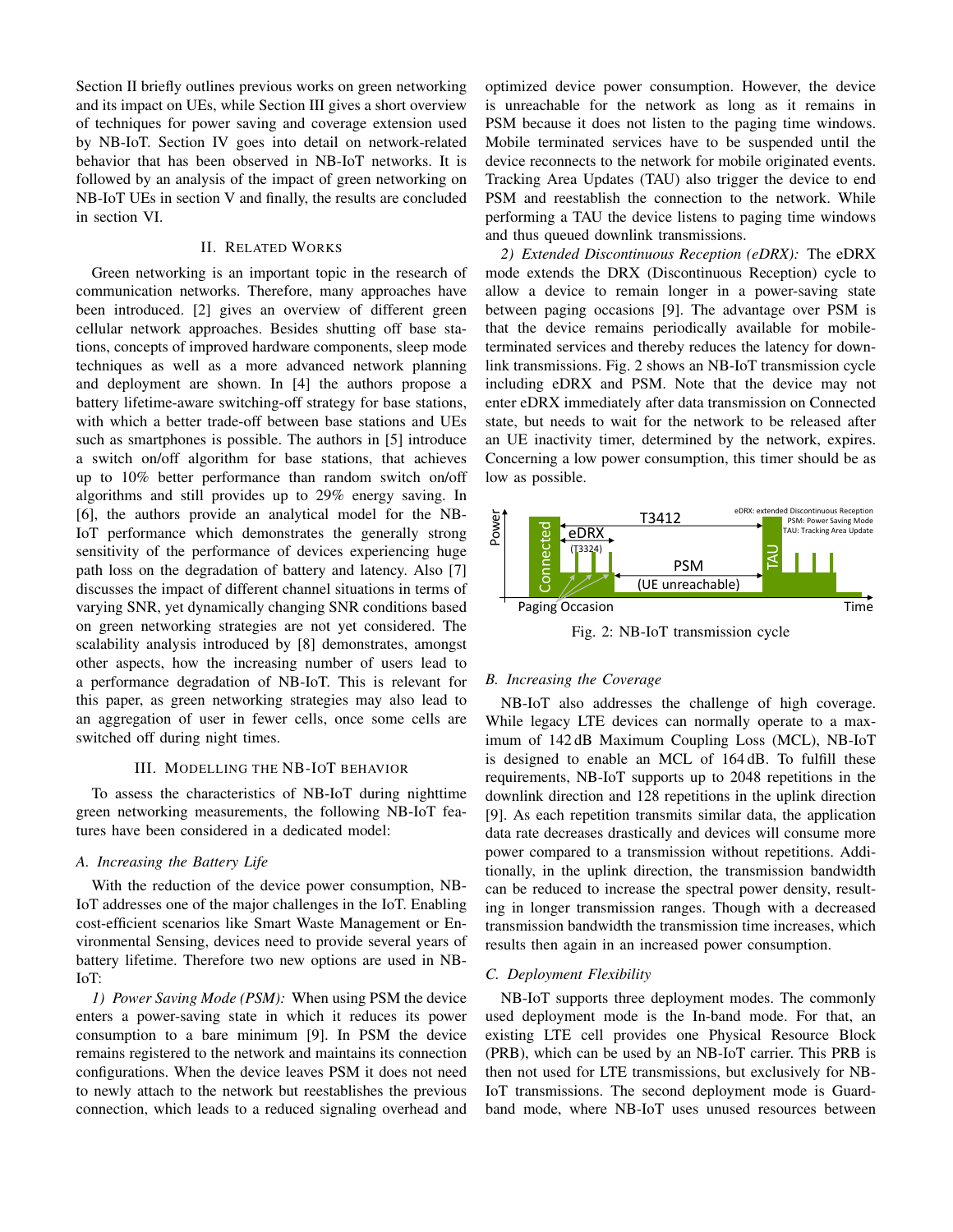

 $Fig. 3: Results of Recei$ ▪ RSRP reduction in between **5-6 dB** re Power (RSRP) Jong te ▪ RSRP reduction in between **1-2 dB** r different cells of same **1** Fig. 3: Results of Received Signal Reference Power (RSRP) long term measurements in different cells of same network operator

efficient. The third mode is the Stand-alone mode. NB-IoT can different LTE channels. Since this mode doesn't occupy LTE resources but still uses existing channels, it is very spectral refarm existing GSM spectrum by reusing 400 kHz channel bandwidth for an NB-IoT carrier.

analytical model, which emulates the channel access procedure 3 shows an extract from three different installation sites usin These NB-IoT specific features were implemented in an as well as uplink and downlink transmission in very detail. The model has been introduced in [10] and will be used in section V for an extended analysis of the impact of the night setback on the NB-IoT performance.

## IV. LONG-TERM SIGNAL STRENGTH MEASUREMENTS

Many publications on green networking in cellular networks have introduced algorithms and strategies for complete shutoffs of base stations to reduce the overall energy consumption. Since LTE (and therefore NB-IoT) base station coverage is often overlapping, devices may be able to switch into a different cell when the previous cell is shut off at night. Although devices in basements, which operate at the edge of the cell coverage, may not be able to switch into an alternative cell. To examine the impact of base station shut-offs a longterm measurement of the signal strength is carried out, whose results will be presented in this section.

## *A. Measurement Setup*

In this paper, all measurements are performed with Quectel BG96 NB-IoT modems. For each measurement location, two NB-IoT modems are connected to a Raspberry Pi single-board computer, which coordinates the signal strength and quality measurements and transmits the measurement results via NB-IoT to a server. To determine differences between MNOs, both NB-IoT modems use other networks, henceforth called MNO1 and MNO2. Both modems measure and transmit the following values each 5 minutes:

- Reference Signal Received Power (RSRP)
- Reference Signal Receive Quality (RSRP)
- Received Signal Strength Indicator (RSSI)
- Signal to Interference and Noise Ratio (SINR)
- Cell ID

Since observed characteristics may rely on a single cell, 6 sets of single-board computers and NB-IoT modems are deployed to different locations in Dortmund, Germany. Thus measurements are performed in different NB-IoT cells, as the transmitted Cell IDs confirm.

# reusing 400 kHz channel B. Night Setback and Shut-Off in NB-IoT cells

The measurements ran for four months and produced 140,000 signal strength and quality measurement samples. Fig. 3 shows an extract from three different installation sites using MNO1 as a provider. On the left plot, the RSRP is reduced by 4-5 dB each night from approx. 12 a.m. to 6 a.m. The results are repeatable and therefore intentional behavior. The middle graph shows results from a different cell, where the night setback is limited to 1-2 dB at night. This indicates that while all examined cells from MNO1 deploy night setbacks, the extent differs between cells. The third plot gives other results. While the NB-IoT modem is attached by day to a cell which can be classified as a micro-cell, it switched each night into a different, overlay cell with macro coverage characteristics. Since the RSRP of the daytime cell is good, a night setback by 5 dB wouldn't result in losing the connection to the base station. This indicates that some NB-IoT base stations are shut off at night, forcing UEs to switch in different cells at night. As stated in section I and III NB-IoT is mostly deployed using the In-band mode which requires an existing LTE base station. Since some MNOs shut off their LTE base stations at night to reduce energy consumption, the NB-IoT cell is shut off as well. In our measurements, the switch into a different cell results in an RSRP reduction of 5-6 dB. Note that in areas, where the base station density is lower, the impact of base station shut-offs can be significantly higher.

> While night setbacks are observed in all cells of MNO1, UEs using MNO2 can't confirm such behavior, since the signal strength and quality measurements are constant without any night setbacks. This demonstrates that these effects depend on the MNO and do not apply to all available operators.

# V. IMPACT OF TRANSMIT POWER REDUCTION ON NB-IOT PERFORMANCE

In section IV measurements show reduced transmit powers at night from the base stations as well as night shut-offs in some locations, resulting in a reduced transmit power of up to 6 dB. Since NB-IoT is designed to enable a high communication range by using repetitions and therefore trading energy efficiency and data rate performance, a reduced transmit power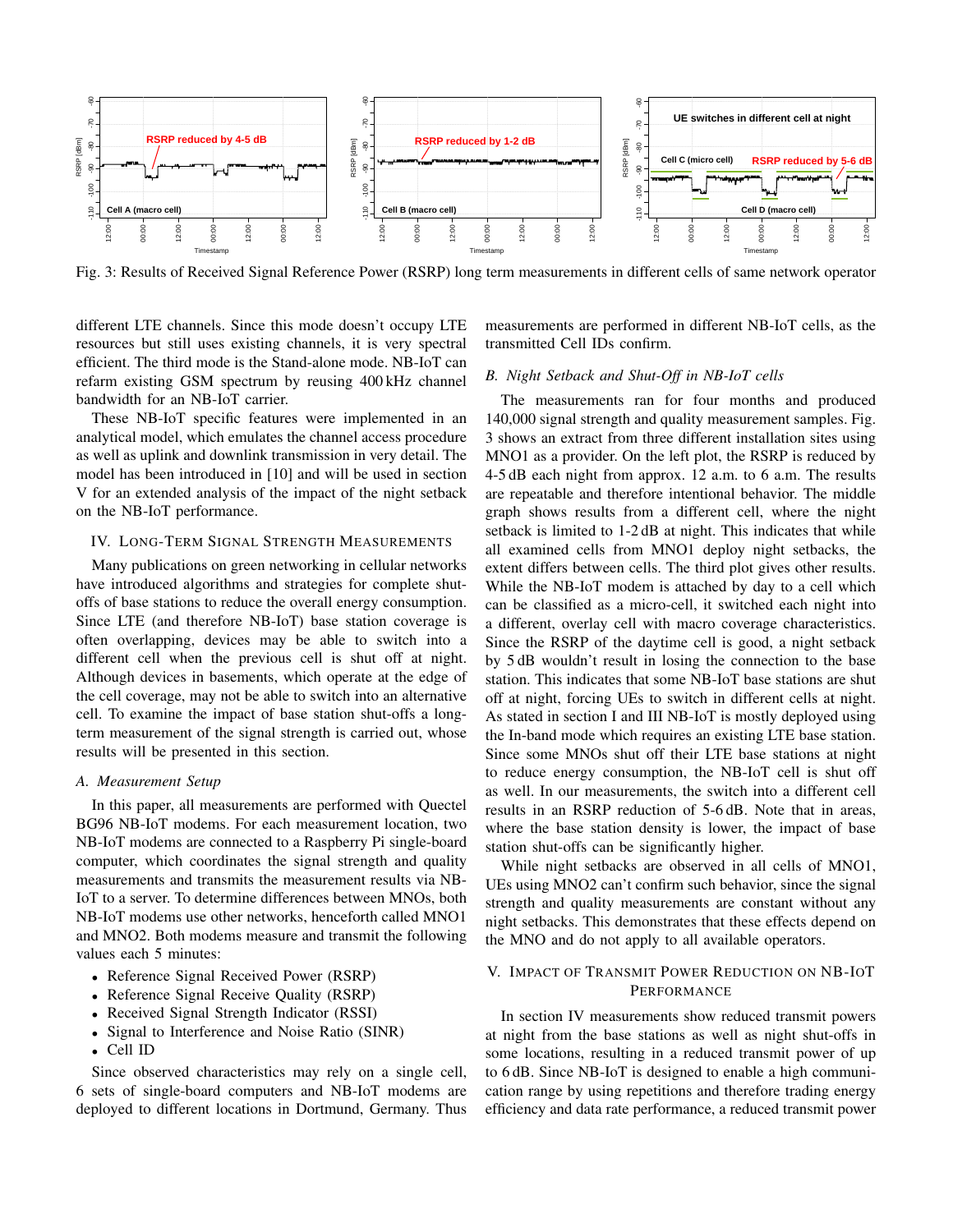will result in a more limited performance in all IoT relevant design objectives. This section presents results of coverage, latency, and energy consumption when taking night setbacks into account.

## *A. Cell coverage*

One of the design objectives of NB-IoT was an improved coverage by extending the Maximum Coupling Loss (MCL) from 144 dB to 164 dB [9]. Recent studies on basement penetration of LTE and NB-IoT show that up to 58% coverage gain in basements can be achieved when using NB-IoT instead of LTE  $[11]$ . When the MCL is reduced by  $5 dB$  at night, the network coverage may not be sufficient to reach all devices on challenging installation sites.

In Fig. 4 the COST Hata radio propagation model is used to estimate communication ranges [12]. To provide deep indoor penetration ranges the COST Hata coupling loss is supplemented with 15 dB additional building entry loss derived<br>The box plots on the left side show li from [13]. While an MCL of 164 dB can provide up to 3.8 km basement penetration range, this range is reduced by -26% to 2.8 km for 159 dB MCL and will not provide full coverage.

#### **Basement penetration range**



Fig. 4: Impact of Tx power reduction by 5dB on cell coverage (based on COST Hata model + 15dB basement loss)

#### *B. Latency*

Devices that aren't affected by a full signal loss are still suffering from reduced latency and energy consumption performance. To study the impact of a reduced base station transmit power, end-to-end latency measurements are performed in MNO1 NB-IoT networks. Therefore, the singleboard computers that have been used for signal strength and quality measurements (ref. section IV) as well as the data receiving server are equipped with Adafruit MTK3339 GPS units for precise time synchronization. Measurements show that the time offset between the single-board computers and the server is below 20  $\mu$ s. A digital attenuator is used between the NB-IoT Modem RF port and the antenna to affect the signal strength in UL and DL direction. Since NB-IoT is designed to work with very small signal strength, the setup is additionally placed in a Rohde&Schwarz CMW-Z10 RF



Fig. 5: Results of end to end latency measurements in real NB-IoT networks

shielding box. With this setup, the RSRP can be varied and the UE can be virtually placed at various locations such as cell edges. The results are presented in Fig. 5.

decoding the NB-IoT broadcast signals of MNO1, especially  $\frac{p_0}{p_1}$  by  $\frac{p_1}{p_2}$  by  $\frac{p_1}{p_1}$  ( $\frac{p_2}{p_2}$   $\frac{p_3}{p_3}$ ), while an Ettus USRP B210, an overview of the network configuration is on **latency** and **power**  given. NB-IoT cells can configure up to two RSRP thresholds that are used by the UE to select the Random Access config-The box plots on the left side show latency results in normal networks at daytime, where a base station (downlink (DL) direction) and UE (uplink (UL) direction) both using their maximum transmit (Tx) power at day. With decreasing RSRP, the end-to-end latency increases due to a more robust signal modulation and coding as well as increasing repetitions. Between  $RSRP = -115$  dBm and  $RSRP = -120$  dBm as well as between  $RSRP = -125$  dBm and  $RSRP = -130$  dBm a significant step in the end-to-end latency is noticeable. By System Information Block 2 of NB-IoT (SIB2-NB), with an uration appropriate for its coverage class [9]. The SIB2-NB of MNO 1 defines these RSRP thresholds at -116 dBm and -128 dBm, which explains the observed steps in the latency.

which are no in the infinite in their recent incomments **How Green Networking May Harm Your IoT Network: Impact of Transmit Power Reduction at Night on NB-IoT Performance** To evaluate the impact of a 5 dB night setback of the base station transmit power on the latency, it should be noted, that this night setback only affects the DL transmit power of the base station, but not the UL direction from the UE. That means while the DL needs at night a more robust modulation and coding as well as increased repetitions, most of the uplink transmissions are unaffected since the UE can still use its maximum transmit power. Only the Random Access signaling in UL direction is affected as well since its configuration depends on the RSRP.

> To take the different DL and UL behavior into account, the measurement results are adjusted by RSRP-dependent factors that are derived from an NB-IoT simulation model [10] and are presented on the right side of each RSRP measurement (marked as nighttime). The results show that at night the latency can increase significantly up to 3.5 times due to switching the RSRP coverage class and longer DL transmissions due to a weaker signal.

# *C. Energy Consumption*

While latency is negligible for most NB-IoT use cases, energy consumption is essential. Therefore the evaluation is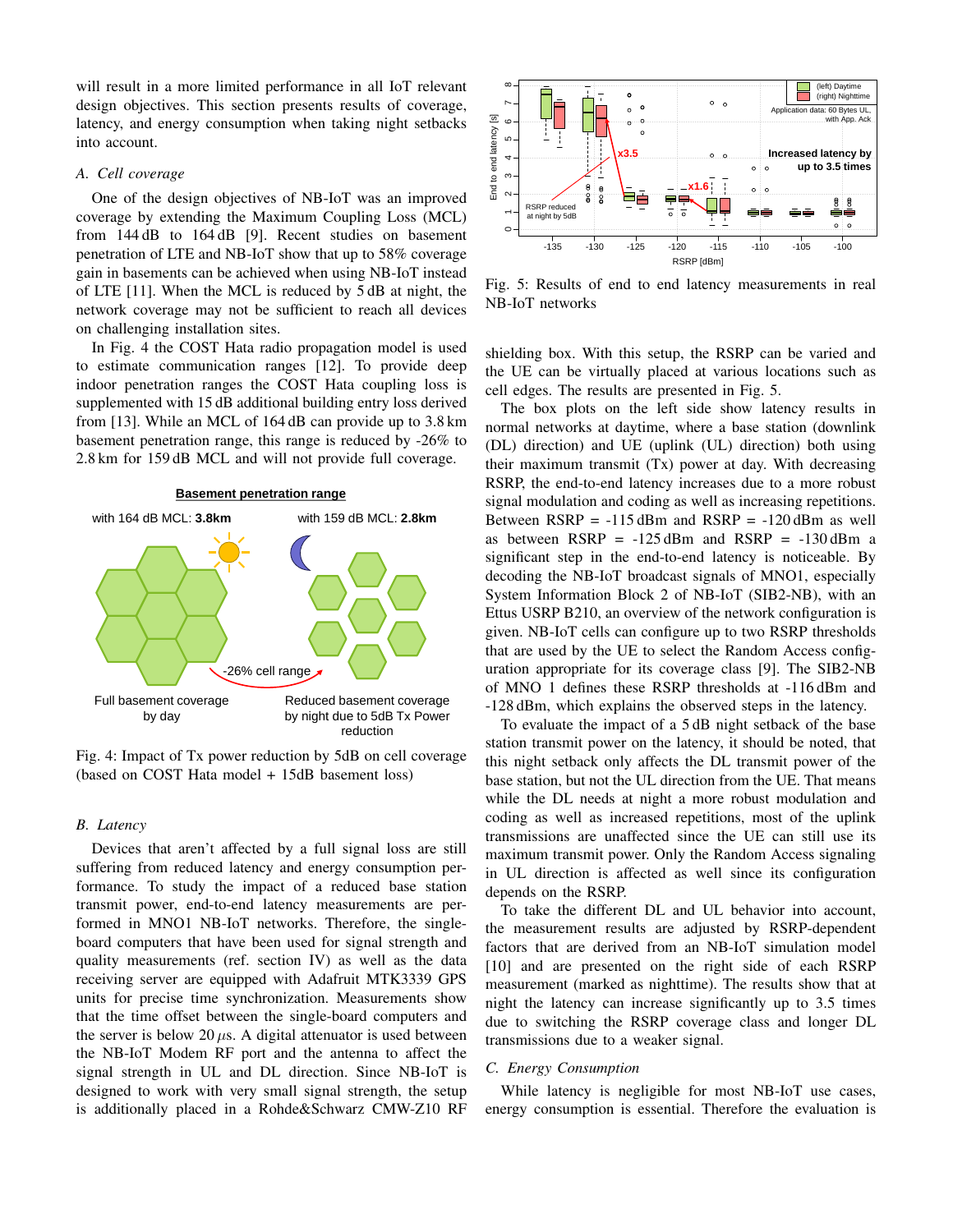

Fig. 6: Results of energy consumption measurements in real NB-IoT networks for different implementations of Inactivity Timer

extended to an energy consumption measuring sequence. Fig. 7 gives an overview on the measurement setup.

In addition to the digital attenuator and the shielding box, that have been introduced in subsection V-B, the measurement setup is complemented by a Hitex PowerScale power measurement device. The power measurement device can synchronously measure voltage, current, and power consumption for up to 4 channels. Since the Quectel BG96 NB-IoT Modem as the Device Under Test (DUT) provides two separate power supplies for the device's baseband and RF part, both supplies need to be measured at the same time. Therefore, the PowerScale with two external power probes is well suited for energy consumption measurement.

Fig. 6 gives an overview of the energy consumption results for different implementations of the UE Inactivity Timer. The UE Inactivity Timer is defined as the duration after a data transmission that the UE remains connected to the network until it is released to the eDRX power-saving state (ref. III-A2). To increase power efficiency, this timer should be as low as possible for NB-IoT UEs. Fig. 6a shows the energy consumption for a single, acknowledged data transfer for different RSRP values in a network like MNO2 with a short UE Inactivity Timer of 40ms. Unfortunately, MNO1 uses UE  $\frac{100}{11}$ Inactivity Timers up to 30s, resulting in a drastically increased  $\frac{net}{base}$ power consumption compared to MNO2.



BG96 NB-IoT device in real NB-IoT networks cell edg Fig. 7: Setup for energy consumption measurements of Quectel

Besides the consequence of different UE Inactivity Timers, the impact of night setbacks on energy consumption is analyzed. Again, to take the different DL and UL behavior into account, the night setback measurement results are adjusted by RSRP-dependent factors that are derived from an NB-IoT simulation model [10] and are presented on the right side of each RSRP measurement (marked as nighttime).

As in the latency measurement results, two significant steps in the energy consumption are noticeable, caused by the network-determined RSRP thresholds for different coverage classes. Besides these steps and as expected, the energy consumption increases with decreasing RSRP due to a more robust signal modulation and coding as well as increasing repetitions, leading to longer transmission and reception times. As for the impact of the night setback, the energy consumption increases significantly up to 3.2 times due to switching the RSRP coverage class and longer DL transmissions caused by a weaker signal.

# *D. Battery Lifetime*

In the previous section, the results of the energy consumption measurement were discussed. For the user, the battery lifetime is a more concrete metric to illustrate the impact of a base station night setback. Therefore the battery lifetime model introduced in [10] is used to derive the UE's battery lifetime for different RSRP values, base stations with and without night setbacks as well as networks with short and long UE Inactivity Timers. The results for an application that transmits data once a day and a 5 Wh battery are presented in Fig. 8.

While the solid line in Fig. 8 provides the battery lifetime of UEs in networks without night setbacks or preferred daytime transmissions, the dashed line represents the battery lifetime of UEs transmitting under the influence of base station night setbacks. The results show that the battery lifetime is decreased by up to 4 years. Devices operating at the cell edge ( $RSRP =$ -135 dBm) by day lose the cell connection at night due to the night setback and maintain in a high energy consuming cell search state. With an average power consumption of 283 mW during the cell search and assuming the worst case where a cell edge device is scheduled right to the beginning of the